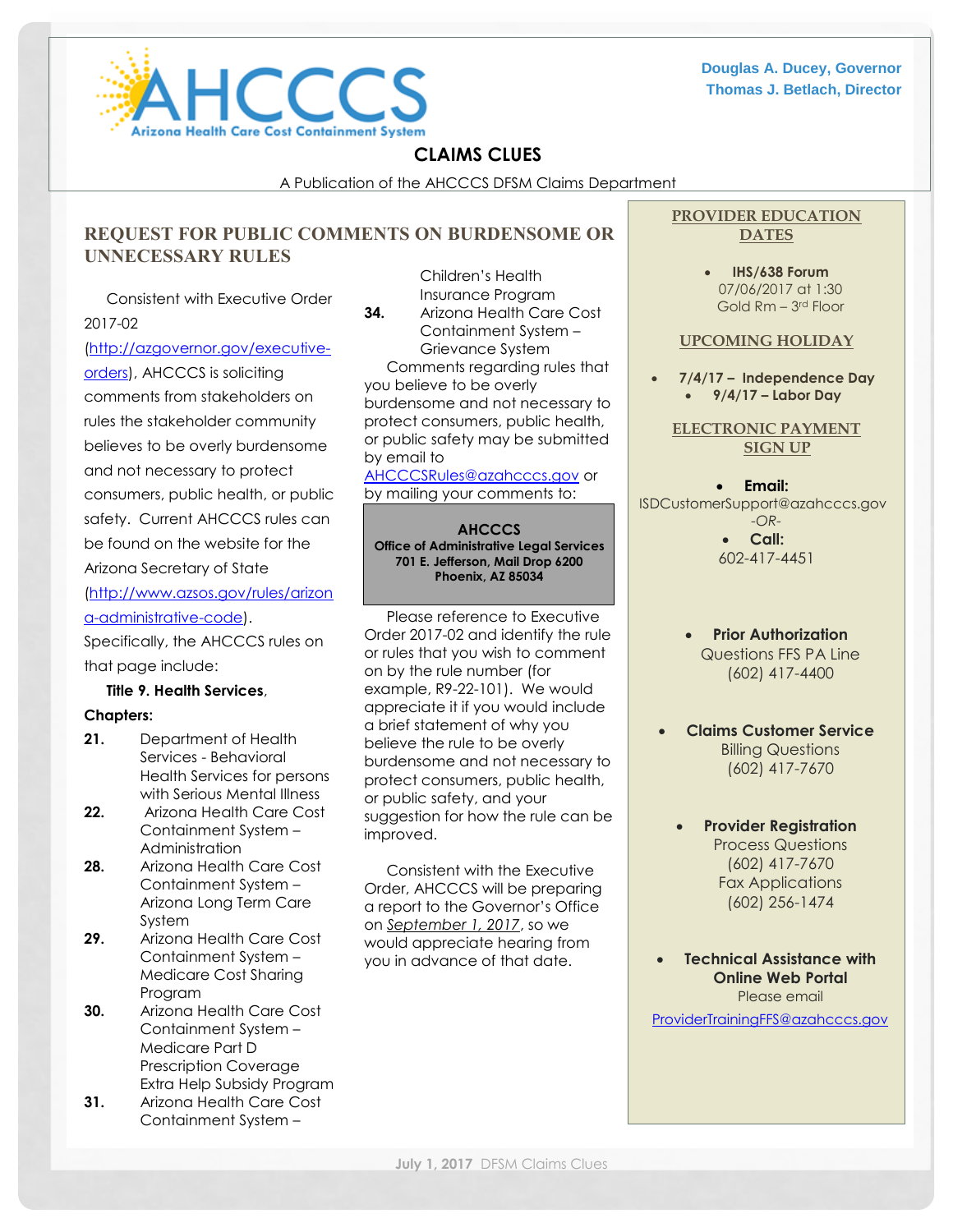## **SUMMARY: FFS NEMT AUTHORIZATION UPDATE** Effective 6/15/17

 AHCCCS Fee For Service (FFS) implemented a new NEMT authorization Event type **BT,** for behavioral health transports. Event types OT, OR, or RR should still be used when requesting authorization for transport of American Indian Health Plan (AIHP) members to and from covered medical services. The authorization system will require providers to use OT, OR, or RR Event types when submitting NEMT requests with a medical diagnosis.

 For more information please refer to the Constant Contact notification dated 6/14/17 –OR-Click on the link just below the July 2017 Claims Clues link on the AHCCCS Webpage

- o **For Assistance**: AHCCCS FFS Transport line at: 602-417-4400 or 800-433-0425 (Outside Phoenix area)
- **For Training: please submit your** training request to: **ProviderTrainingFFS@azahcccs.gov**

## **SUMMARY: FFS NURSING FACILITY AND HOME & COMMUNITY BASED SERVICE PROVIDER SPECIALTY RATE INCREASE** Effective 1/1/17

AHCCCS has taken action to address the increased labor costs resulting from the Arizona minimum wage increase and employee benefit provisions of A.R.S. § 23-363 as approved by voters as Proposition 206 on November 8, 2016, and to assure that payments are consistent with efficiency, economy, and quality of care and are sufficient to enlist enough providers so that care and services are available at least to the extent that such care and services are available to the general population in the geographic area. For more information please Click on the link just below the July 2017 Claims Clues link on the AHCCCS Webpage.

# **SUMMARY: AHCCCS FFS BEHAVIORAL HEALTH NEMT UPDATES AND REMINDERS**

AHCCCS guidelines for behavioral health (BH) nonemergency medical transport (NEMT) authorizations requests are outlined in this Update and Reminder notification. For more information please Click on the link just below the July 2017 Claims Clues link on the AHCCCS Webpage

## **ARTICLES LINKED TO CLAIMS CLUES – JULY 2017**

- **AHCCCS FFS BEHAVIORAL HEALTH NEMT UPDATES AND REMINDERS**
- **FFS NURSING FACILITY AND HOME & COMMUNITY BASED SERVICE PROVIDER SPECIALITY RATE INCREASE EFFECTIVE JANUARY 1, 2017**
- **FFS NEMT AUTHORIZATION UPDATE**

# WEBSITE UPDATES

 $\checkmark$  Training Schedule for 3rd Qtr 2017 Now available on the AHCCCS website: <https://www.azahcccs.gov/Resources/DFSMTraining/index.html>

 Prior Authorization PowerPoint Presentation Now available on the AHCCCS website: <https://www.azahcccs.gov/Resources/DFSMTraining/index.html>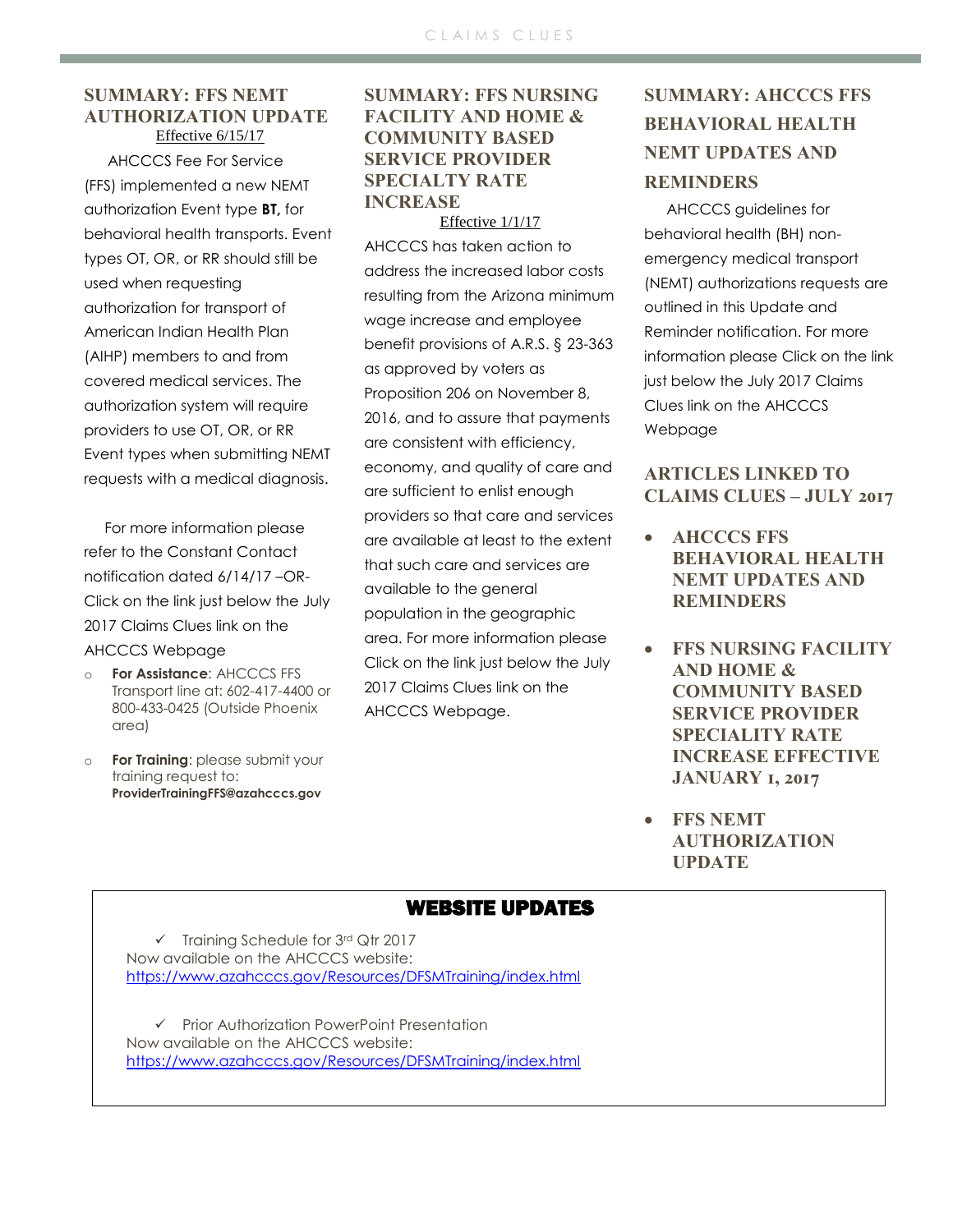



The AHCCCS Targeted Investments program provides \$300 million in provider incentives over five years to help support behavioral and physical health care integration efforts. Participating practices and organizations will receive incentive payments for meeting benchmarks for physical and behavioral health care integration and coordination for individuals with behavioral health needs.

 We encourage you to visit the **AHCCCS Targeted Investment Program (TI Program)** webpage where full information and application resources are available to you. https://www.azahcccs.gov/PlansProviders/TargetedInvestments/

Questions can also be addressed to **TargetedInvestments@azahcccs.gov** 

**To be eligible to receive these additional payments, you must apply and meet initial requirements by July 31, 2017. This is a one-time opportunity**.

## SIGN UP FOR CONSTANT CONTACT

To receive notifications about upcoming trainings, forums, and important business updates.

- o Please use the link below to assist in accessing the Constant Contact sign-up. Web address: <https://www.azahcccs.gov/>
- At the AHCCCS website select the "Resources" tab
- Then click on "DFSM Training"
- Scroll down to Links and Contacts and click on the word "Subscribe" that is in blue
- Then click on "Division of Fee for Service Management "
- Fill out the form and select the email lists you would like to be added to

Please share this information with those that would like to be added to the Constant Contact Email Lists.

## **If you require assistance with:**

- o AIHP member authorizations: call the FFS Prior Authorization area at 602-417-4400, or 800-433- 0425 (outside Phoenix).
- o Tribal ALTCS member Case Plan information: contact the member's Tribal Case Manager.
- o Viewing case plan information at: <https://azweb.statemedicaid.us/Account/Login.aspx?ReturnUrl=%2f>
- o Billing or Claims questions: call the FFS Claims Customer Service area at: 602-417-7670 or 800- 794-6862.
- o Instruction on how to submit a replacement claim to fee-for-service: [https://www.azahcccs.gov/PlansProviders/Downloads/FFSProviderManual/FFS\\_Chap04Gener](https://www.azahcccs.gov/PlansProviders/Downloads/FFSProviderManual/FFS_Chap04GeneralBillingRules.pdf) [alBillingRules.pdf](https://www.azahcccs.gov/PlansProviders/Downloads/FFSProviderManual/FFS_Chap04GeneralBillingRules.pdf)
- o Viewing AHCCCS authorization status: <https://azweb.statemedicaid.us/Account/Login.aspx?ReturnUrl=%2f>